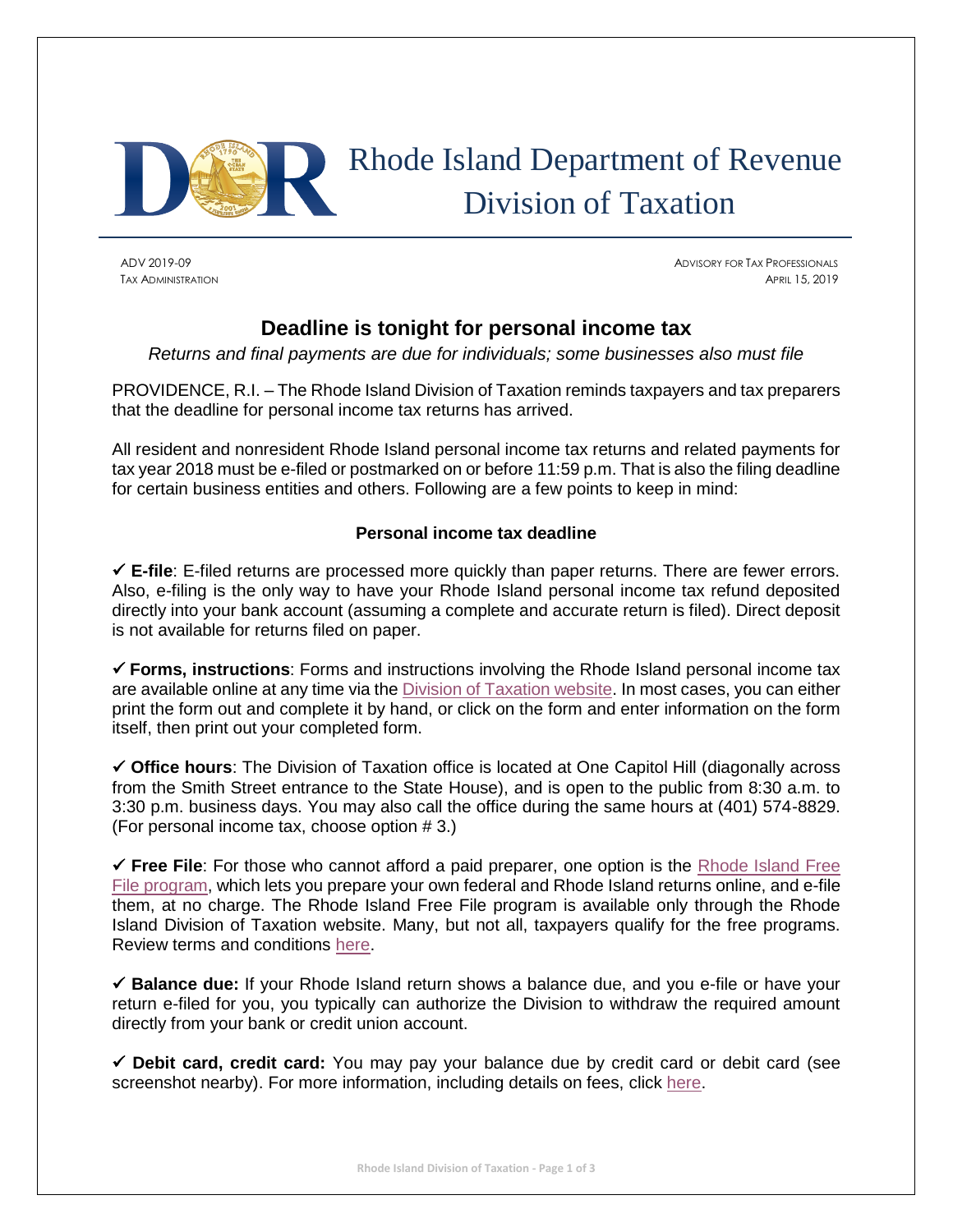✓ **Payment voucher:** If you pay by check, be sure that your check is accompanied by a payment voucher. That way, your payment will be properly and promptly credited to your account. If you use tax-preparation software, or your preparer does, you may use the voucher provided by the software program. You may also use [the Division's voucher.](http://www.tax.ri.gov/forms/2018/Income/2018%20RI-1040V_Onem.pdf)

✓ **Payments, extensions:** Although all returns and payments are due by midnight, you may apply for an automatic six-month extension, which will give you six more months to file your return; the extended due date this year is October 15.

 If you use tax-preparation software, or your preparer does, you may use the extension request form provided by the software program. You may also use [the Division's extension](http://www.tax.ri.gov/forms/2018/Income/2018%20RI-4868_Onem.pdf)  [form,](http://www.tax.ri.gov/forms/2018/Income/2018%20RI-4868_Onem.pdf) which includes instructions. For information about how to make a proper estimate when filing for an extension, click [here.](http://www.tax.ri.gov/newsletter/Rhode%20Island%20Division%20of%20Taxation%20newsletter%20-%202nd%20Q%202013.pdf)

Remember: It's an extension of the time to file, not of the time to pay. If you can't pay what you owe now, file anyway to avoid the failure-to-file penalty – and enter into an agreement to pay over time, in installments. To learn more about such payment plans, call the Division of Taxation's Compliance & Collections section, at (401) 574-8941 from 8:30 a.m. to 3:30 p.m. business days. (Have a copy of your return handy when you call.)

✓ **What's new**: A [special edition of the Division's newsletter](http://www.tax.ri.gov/newsletter/Rhode_Island_Division_of_Taxation_Newsletter_Filing_Season_2019.pdf) spells out what's new for the current tax-filing season from a Rhode Island tax standpoint.

### **'Where's my tax refund?'**

When you file your Rhode Island personal income tax return, you may be due a personal income tax refund. If you are, you can check the status of your refund by using the ["Where's my tax](https://www.ri.gov/taxation/refund/)  [refund?" interactive tool](https://www.ri.gov/taxation/refund/) on the Rhode Island Division of Taxation's website.

Enter the required information as shown on the screen - including your Social Security number, filing status (whether you file your return as "married" or "single", for example), and the amount of your expected refund.



Assuming that all data has been correctly entered, the tool should offer a prompt response to your query. The Division updates the online tool nearly every business day during filing season.

What if your refund is not available? The online tool has a number of separate messages to give taxpayers and tax preparers a better idea of any issue that may be delaying the processing of the return and any associated refund.

#### **Deadlines for business entities, others**

Keep in mind that tonight is also the deadline for a number of business entities, and for certain others, as the following table shows.